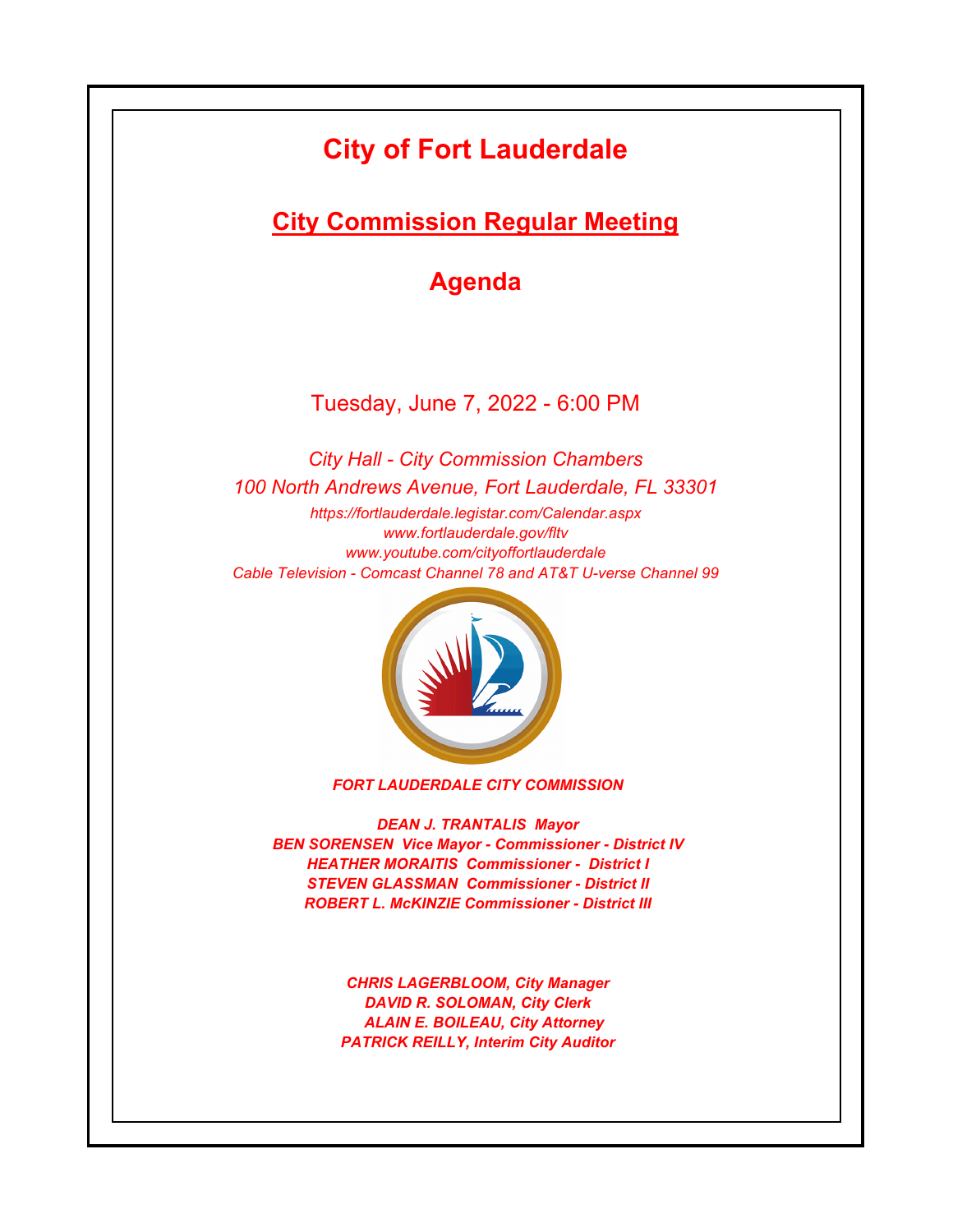# PUBLIC APPEARANCES BEFORE THE CITY COMMISSION:

If any person wishes to address the City Commission, the person shall sign up in the City Hall lobby. A member of the City Clerk's Office Staff will be there to assist. Speaker Cards are given to the Mayor. After being recognized by the Mayor, the speaker should approach the podium, identify the agenda item in question, indicate support, opposition, or neutrality on the agenda item, and then proceed to succinctly state the speaker's position or present information.

If an attorney, or any other person appears before the Commission in a representative capacity, the attorney, or other representative shall also sign up in the City Hall lobby. A member of the City Clerk's Office Staff will be there to assist. After being recognized by the Mayor, the speaker should approach the podium, identify the client(s) being represented, and identify the agenda item in question. The speaker shall then indicate the client's support, opposition, or neutrality on the agenda item and then proceed to succinctly state the client's position or present information on behalf of the client(s).

Pursuant to Section 3.13 of the Charter of the City of Fort Lauderdale, Florida, the Mayor shall maintain order at all meetings, and the Police Department, upon instructions of the Mayor, shall expel any person from the meeting who refuses to obey the order of the Mayor in relation to preserving order at the meetings. Any person who interrupts or disturbs a City Commission meeting, or who willfully enters or remains in a City Commission meeting having been warned by the Mayor to depart and who refuses to do so, may be subject to arrest.

AUXILIARY AIDS AND SERVICES: If you desire auxiliary aids or services or both to assist in viewing or hearing the City Commission meetings or reading the agenda and minutes for the meeting, please contact the City Clerk's Office at 954-828-5002 at a minimum of two days prior to the meeting and arrangements will be made to provide these services to you.

NOTICE TO MEMBERS OF THE PUBLIC: If a person decides to appeal any decision made by the board, agency, or commission with respect to any matter considered at such meeting or hearing, the person will need a record of the proceedings, and that, for such purpose, the person may need to ensure that a verbatim record of the proceedings is made, which record includes the testimony and evidence upon which the appeal is to be based.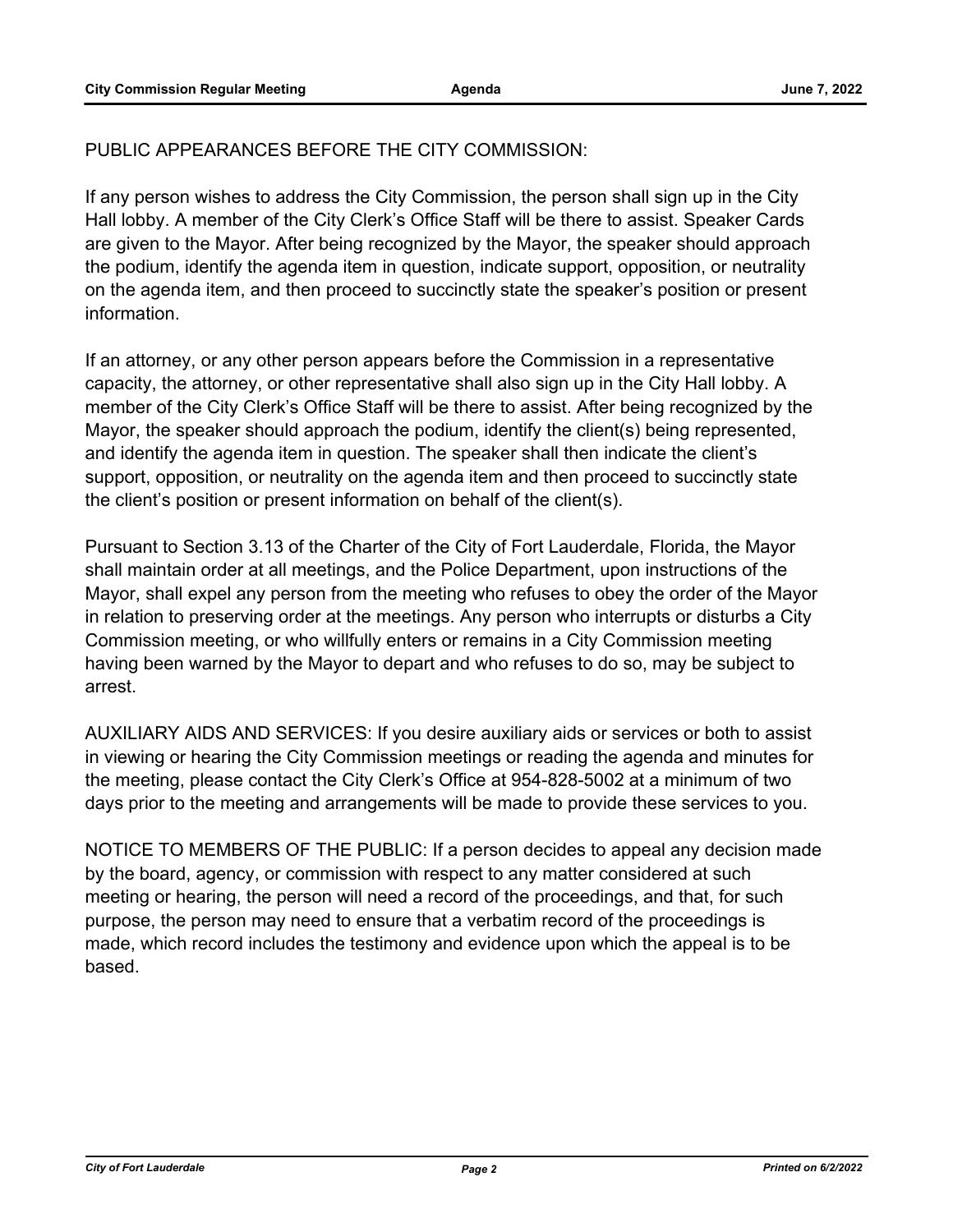#### **Pledge of Allegiance**

#### **ROLL CALL**

#### **Approval of MINUTES and Agenda**

[22-0532](http://fortlauderdale.legistar.com/gateway.aspx?m=l&id=/matter.aspx?key=16652) Minutes for March 1, 2022 Commission Regular Meeting, March 15, 2022 Joint Workshop with Sustainability Advisory Board and March 15, 2022 Commission Special Meeting - (Commission Districts 1, 2, 3 and 4) [March 1, 2022 Commission Regular Meeting](http://FortLauderdale.legistar.com/gateway.aspx?M=F&ID=f1d715e4-9107-43e9-803a-4ab747341d53.pdf) [March 15, 2022 Joint Workshop with Sustainability Advisory Board](http://FortLauderdale.legistar.com/gateway.aspx?M=F&ID=50ec1ff9-06a5-4ef7-876d-79d6fcd4cb6d.pdf) [March 15, 2022 Commission Special Meeting](http://FortLauderdale.legistar.com/gateway.aspx?M=F&ID=dd61f3d7-07e1-43c9-83fa-b43b2762035f.pdf) *Attachments:*

#### **PRESENTATIONS**

- **PRES-1** [22-0544](http://fortlauderdale.legistar.com/gateway.aspx?m=l&id=/matter.aspx?key=16664) Mayor Trantalis will present a Proclamation declaring June 2022, as Pride Month in the City of Fort Lauderdale
- **PRES-2** [22-0545](http://fortlauderdale.legistar.com/gateway.aspx?m=l&id=/matter.aspx?key=16665) Vice Mayor Sorensen to present a Proclamation declaring Tuesday, June 7, 2022, as Esther Charles Day in the City of Fort Lauderdale
- **PRES-3** [22-0546](http://fortlauderdale.legistar.com/gateway.aspx?m=l&id=/matter.aspx?key=16666) Vice Mayor Sorensen to present a Proclamation declaring Tuesday, June 7, 2022, as Elizabeth Fahy Day in the City of Fort Lauderdale
- **PRES-4** [22-0547](http://fortlauderdale.legistar.com/gateway.aspx?m=l&id=/matter.aspx?key=16667) Commissioner Glassman to present a Proclamation declaring Tuesday, June 7, 2022, as Heilange Porcena Day in the City of Fort Lauderdale
- **PRES-5** [22-0548](http://fortlauderdale.legistar.com/gateway.aspx?m=l&id=/matter.aspx?key=16668) Commissioner Glassman to present District II Community Appearance Board "WOW" Award

#### **CONSENT AGENDA PUBLIC COMMENT**

### **CONSENT AGENDA**

*Those matters included under the Consent Agenda are self-explanatory and are not expected to require review or discussion. Items will be enacted by one motion on which members of the public will be given three (3) minutes to speak prior to its approval. An item may be removed from the Consent Agenda and considered separately if discussion is desired by any City Commissioner or charter officer.*

### **CONSENT MOTION**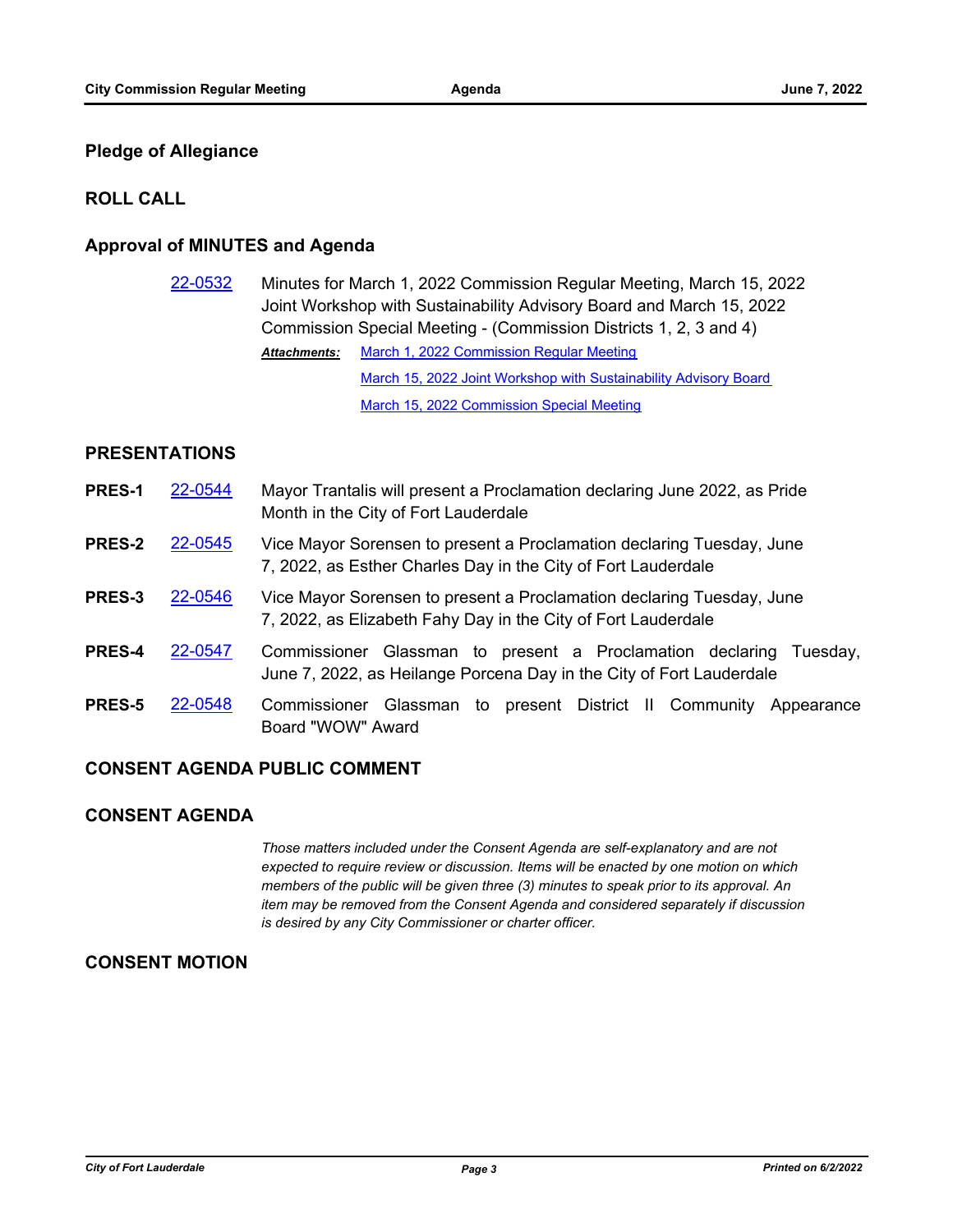| <b>CM-1</b> | 22-0504        | Motion Approving Event Agreements and Related Road Closures for<br>Stonewall Pride and Vegan BBQ Party - (Commission Districts 2 and 4)                                                                                                                               |                                                                                                                                                                             |  |
|-------------|----------------|-----------------------------------------------------------------------------------------------------------------------------------------------------------------------------------------------------------------------------------------------------------------------|-----------------------------------------------------------------------------------------------------------------------------------------------------------------------------|--|
|             |                | <b>Attachments:</b>                                                                                                                                                                                                                                                   | <b>Commission Agenda Memo 22-0504</b>                                                                                                                                       |  |
|             |                |                                                                                                                                                                                                                                                                       | <b>Exhibit 1 - Stonewall Pride Application</b>                                                                                                                              |  |
|             |                |                                                                                                                                                                                                                                                                       | <b>Exhibit 1a - Stonewall Pride Site Plan</b>                                                                                                                               |  |
|             |                |                                                                                                                                                                                                                                                                       | <b>Exhibit 1b - Stonewall Pride Agreement</b>                                                                                                                               |  |
|             |                |                                                                                                                                                                                                                                                                       | <b>Exhibit 2 - Vegan BBQ Party Application</b>                                                                                                                              |  |
|             |                |                                                                                                                                                                                                                                                                       | Exhibit 2a - Vegan BBQ Party Site Plan                                                                                                                                      |  |
|             |                |                                                                                                                                                                                                                                                                       | <b>Exhibit 2b - Vegan BBQ Party Agreement</b>                                                                                                                               |  |
|             |                |                                                                                                                                                                                                                                                                       | Exhibit 3 - June 2022 Special Event Calendar                                                                                                                                |  |
|             |                |                                                                                                                                                                                                                                                                       | <b>Exhibit 4 - July 2022 Special Event Calendar</b>                                                                                                                         |  |
| <b>CM-2</b> | 22-0503        | Motion Approving an Application for Temporary Beach License and<br>Outdoor Event Agreement for Dig the Beach Volleyball Series (August<br>2022) - (Commission Districts 2 and 4)                                                                                      |                                                                                                                                                                             |  |
|             |                | <b>Attachments:</b>                                                                                                                                                                                                                                                   | <b>Commission Agenda Memo 22-0503</b>                                                                                                                                       |  |
|             |                |                                                                                                                                                                                                                                                                       | <b>Exhibit 1 - Dig the Beach Volleyball Series (August 2022) Application</b>                                                                                                |  |
|             |                |                                                                                                                                                                                                                                                                       | <b>Exhibit 1a - Dig the Beach Volleyball Series (August 2022) Site Plan</b>                                                                                                 |  |
|             |                |                                                                                                                                                                                                                                                                       | Exhibit 1b - Dig the Beach Volleyball Series (August 2022) Agreement                                                                                                        |  |
|             |                |                                                                                                                                                                                                                                                                       | <b>Exhibit 2 - August 2022 Special Event Calendar</b>                                                                                                                       |  |
| CM-3        | 22-0487        | Motion Approving an Amendment to the Agreement with Broward County<br>for the Leasing of Real Property located at 80 SW 1st Avenue -<br>(Commission District 4)                                                                                                       |                                                                                                                                                                             |  |
|             |                | Attachments:                                                                                                                                                                                                                                                          | <b>Commission Agenda Memo 22-0487</b>                                                                                                                                       |  |
|             |                |                                                                                                                                                                                                                                                                       | <b>Exhibit 1 - First Amendment</b>                                                                                                                                          |  |
|             |                |                                                                                                                                                                                                                                                                       | <b>Exhibit 2 - Location Map</b>                                                                                                                                             |  |
| <b>CM-4</b> | 22-0493        | Motion Approving the First Amendment to an Agreement Between Broward<br>County, City of Fort Lauderdale and Fort Lauderdale Country Club for<br>Reimbursement Funding of a Saltwater Intrusion Monitoring Well - \$9,795.50 -<br>(Commission Districts 1, 2, 3 and 4) |                                                                                                                                                                             |  |
|             |                | Attachments:                                                                                                                                                                                                                                                          | <b>Commission Agenda Memo #22-0493</b>                                                                                                                                      |  |
|             |                |                                                                                                                                                                                                                                                                       | <b>Exhibit 1 - Saltwater Monitoring Well Agreement</b>                                                                                                                      |  |
|             |                |                                                                                                                                                                                                                                                                       | Exhibit 2 - Map                                                                                                                                                             |  |
|             |                |                                                                                                                                                                                                                                                                       | <b>Exhibit 3 - First Amendment to Saltwater Monitoring Well Agreement</b>                                                                                                   |  |
| CM-5        | <u>22-0511</u> |                                                                                                                                                                                                                                                                       | Motion Approving Agreement with the School Board of Broward County,<br>Florida for the School Resource Officer Summer School Program -<br>(Commission Districts 2, 3 and 4) |  |
|             |                | Attachments:                                                                                                                                                                                                                                                          | <b>Commission Agenda Memo #22-0511</b>                                                                                                                                      |  |

[Exhibit 1 - School Resource Officer Agreement](http://FortLauderdale.legistar.com/gateway.aspx?M=F&ID=0bb4bda8-b8b0-4e1e-a309-b779e2b091d3.pdf)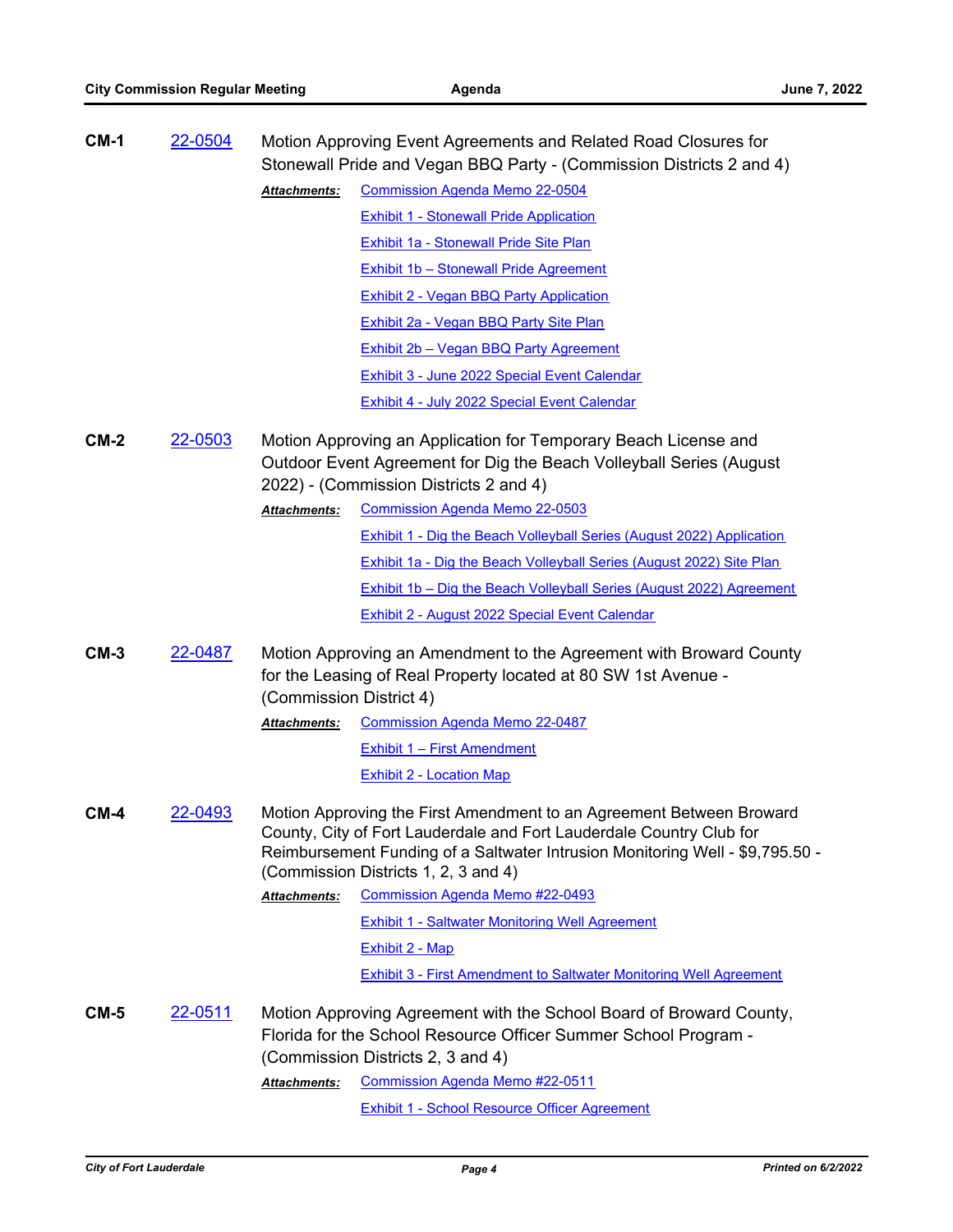**CM-6** [22-0521](http://fortlauderdale.legistar.com/gateway.aspx?m=l&id=/matter.aspx?key=16641) Motion Eliminating July 19, 2022, and August 2, 2022, Conference and Regular Meetings for Vacation - (Commission Districts 1, 2, 3 and 4) *Attachments:* [Commission Agenda Memo 22-0521](http://FortLauderdale.legistar.com/gateway.aspx?M=F&ID=abc1957b-0a04-4b51-8422-10d78da68904.docx)

#### **CONSENT RESOLUTION**

- **CR-1** [22-0015](http://fortlauderdale.legistar.com/gateway.aspx?m=l&id=/matter.aspx?key=16137) Resolution Approving the Consolidated Budget Amendment to Fiscal Year 2022 - Appropriation - (Commission Districts 1, 2, 3 and 4) [Commission Agenda Memo 22-0015](http://FortLauderdale.legistar.com/gateway.aspx?M=F&ID=6b3ff461-f27a-4be7-bf4f-1a398c5c0aba.docx) [Exhibit 1 - Resolution](http://FortLauderdale.legistar.com/gateway.aspx?M=F&ID=9451d618-5375-4e54-bd94-28bbd214e03f.pdf) *Attachments:*
- **CR-2** [22-0416](http://fortlauderdale.legistar.com/gateway.aspx?m=l&id=/matter.aspx?key=16536) Resolution Calling for an Election to be Held for the Lauderdale Isle Water Management District Governing Board Due to Vacancy - (Commission District 4)
	- [Commission Agenda Memo 22-0416](http://FortLauderdale.legistar.com/gateway.aspx?M=F&ID=e829ea03-4454-4122-b157-2df745dfec2b.docx) [Exhibit 1 - Lauderdale Isle Water Control District Map](http://FortLauderdale.legistar.com/gateway.aspx?M=F&ID=80d14eb8-5bf1-4e5d-8eb4-4ba3f264abba.pdf) [Exhibit 2 - Resolution](http://FortLauderdale.legistar.com/gateway.aspx?M=F&ID=c41b0b01-e14b-4cd4-9cc2-b2ea43207cdc.pdf) *Attachments:*
- **CR-3** [22-0488](http://fortlauderdale.legistar.com/gateway.aspx?m=l&id=/matter.aspx?key=16608) Resolution (a) Approving an Application for a Dock Permit for Usage of Public Property by Matthew and Kathryn Friedman Located at 901 Cordova Road and (b) Authorizing Execution of a Declaration of Restrictive Covenants - (Commission District 4) [Commission Agenda Memo 22-0488](http://FortLauderdale.legistar.com/gateway.aspx?M=F&ID=3312c21c-d5fa-4a86-9365-f9b92d9ad666.docx) *Attachments:* [Exhibit 1 – Application](http://FortLauderdale.legistar.com/gateway.aspx?M=F&ID=a8aba793-bd7e-45c1-81ad-f54fff010dab.pdf) [Exhibit 2 – Code Sec. 8 – 144](http://FortLauderdale.legistar.com/gateway.aspx?M=F&ID=1787dedd-1629-4615-92a1-b5e87134f933.pdf)
	- [Exhibit 3 May 5, 2022 Marine Advisory Board Minutes](http://FortLauderdale.legistar.com/gateway.aspx?M=F&ID=92c49b01-115e-4483-a088-65876a4abbe2.pdf)
	- [Exhibit 4 Declaration of Covenants](http://FortLauderdale.legistar.com/gateway.aspx?M=F&ID=4614cefc-6199-4d84-9e85-39cd965c74b5.pdf)
	- [Exhibit 5- Approval Resolution](http://FortLauderdale.legistar.com/gateway.aspx?M=F&ID=690a9226-c1c4-4b0a-8e5e-e679d0180b54.pdf)
	- [Exhibit 6- Denial Resolution](http://FortLauderdale.legistar.com/gateway.aspx?M=F&ID=7d97d080-9088-441a-86a6-45346c5f19da.pdf)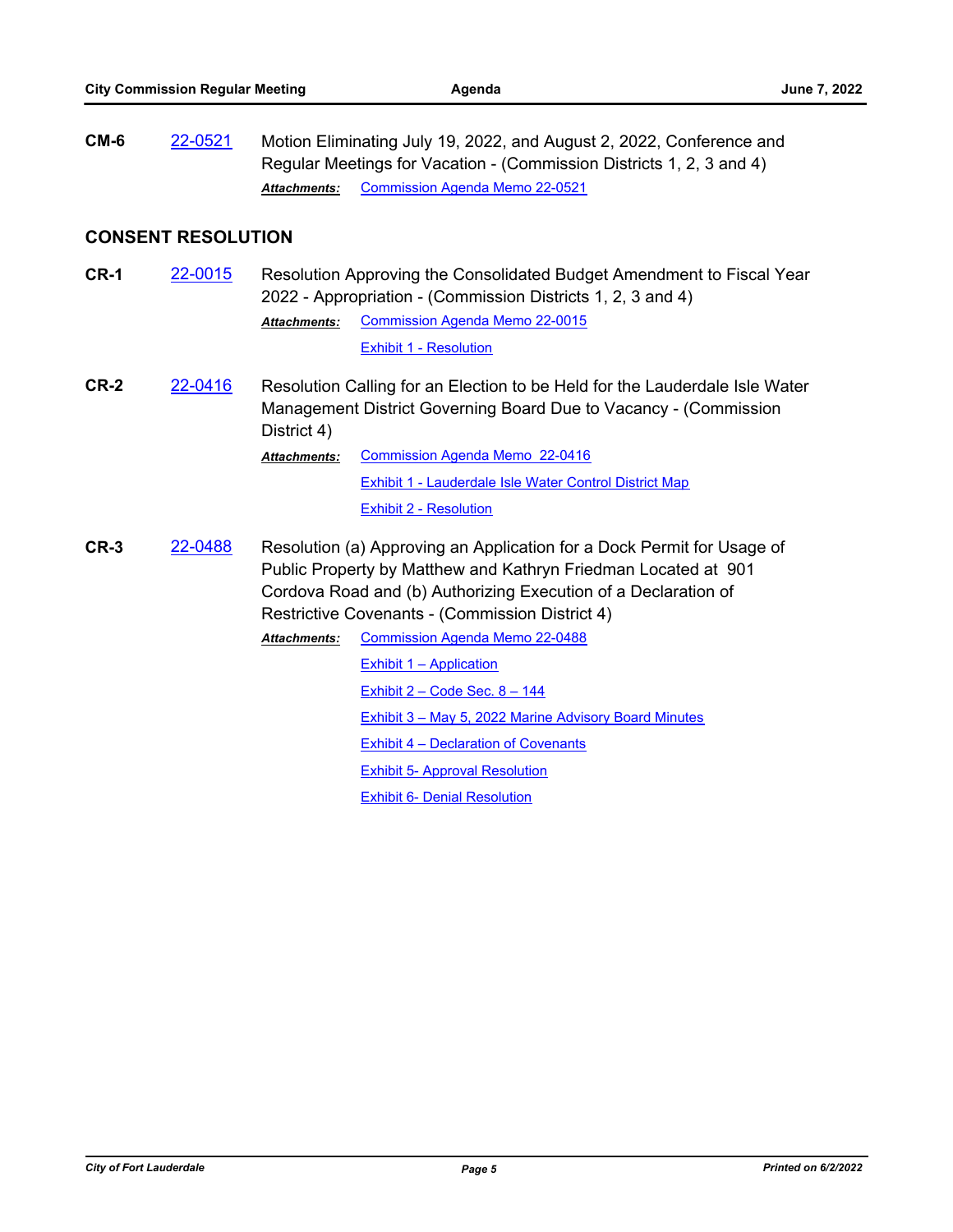| $CR-4$ | 22-0489 | Resolution Approving the Dedication of a Baseball Field at Holiday Park to<br>"Bill Joyner" - (Commission District 2) |                                                                                                                                                                                                                                            |  |
|--------|---------|-----------------------------------------------------------------------------------------------------------------------|--------------------------------------------------------------------------------------------------------------------------------------------------------------------------------------------------------------------------------------------|--|
|        |         | <b>Attachments:</b>                                                                                                   | <b>Commission Agenda Memo 22-0489</b>                                                                                                                                                                                                      |  |
|        |         |                                                                                                                       | <b>Exhibit 1 - Naming Proposal</b>                                                                                                                                                                                                         |  |
|        |         |                                                                                                                       | <b>Exhibit 2 - Guidelines for Naming a Park</b>                                                                                                                                                                                            |  |
|        |         |                                                                                                                       | Exhibit $3$ – Letter to HOA #1                                                                                                                                                                                                             |  |
|        |         |                                                                                                                       | Exhibit 4 – Parks, Recreation and Beaches Board Draft Minutes 4/27/2022                                                                                                                                                                    |  |
|        |         |                                                                                                                       | <b>Exhibit 5 - Letter of Support #1</b>                                                                                                                                                                                                    |  |
|        |         |                                                                                                                       | Exhibit $6$ – Letter of Support #2                                                                                                                                                                                                         |  |
|        |         |                                                                                                                       | Exhibit 7 – Letter of Support #3                                                                                                                                                                                                           |  |
|        |         |                                                                                                                       | <b>Exhibit 8 - Public Notice</b>                                                                                                                                                                                                           |  |
|        |         |                                                                                                                       | <b>Exhibit 9 - Resolution</b>                                                                                                                                                                                                              |  |
| $CR-5$ | 22-0490 |                                                                                                                       | Resolution Declaring Notice of Intent to Lease City-Owned Property Located at<br>SW 42 Terrace, Unincorporated, Florida 33317, Pursuant to Section 8.13 of the<br>City Charter, to Covenant House Florida, Inc. - (Unincorporated Broward) |  |
|        |         | <b>Attachments:</b>                                                                                                   | <b>Commission Agenda Memo 22-0490</b>                                                                                                                                                                                                      |  |
|        |         |                                                                                                                       | <b>Exhibit 1 - Legal Description</b>                                                                                                                                                                                                       |  |
|        |         |                                                                                                                       | <b>Exhibit 2 - Property Map</b>                                                                                                                                                                                                            |  |
|        |         |                                                                                                                       | <b>Exhibit 3 - Resolution</b>                                                                                                                                                                                                              |  |
| CR-6   | 22-0520 |                                                                                                                       | Resolution (a) Approving an Application for a Dock Permit for Usage of<br>Public Property by Nelson & Jasmin Fernandez Located at 1342 Ponce                                                                                               |  |

- De Leon Drive and (b) Authorizing Execution of a Declaration of Restrictive Covenants - (Commission District 4)
	- [Commission Agenda Memo 22-0520](http://FortLauderdale.legistar.com/gateway.aspx?M=F&ID=d625256e-6c07-49d4-8c97-b58665c6a09a.docx) [Exhibit 1 – Application](http://FortLauderdale.legistar.com/gateway.aspx?M=F&ID=816c6583-3b73-4532-be6a-c790675aa56a.pdf) Exhibit  $2$  – Code Sec.  $8$  – 144 [Exhibit 3 – April 7, 2022 Marine Advisory Board Minutes](http://FortLauderdale.legistar.com/gateway.aspx?M=F&ID=2832ea44-350a-439d-9d1b-98fdd7c07ea0.pdf) [Exhibit 4 – Declaration of Covenants](http://FortLauderdale.legistar.com/gateway.aspx?M=F&ID=f1494850-ed49-48df-9c8b-ff6e9afab367.pdf) [Exhibit 5 - Approval Resolution](http://FortLauderdale.legistar.com/gateway.aspx?M=F&ID=dee557b5-5d15-46f9-8f0f-c4c0ad72e5be.pdf) [Exhibit 6 – Denial Resolution](http://FortLauderdale.legistar.com/gateway.aspx?M=F&ID=41a2132e-0d96-448a-83ee-774478957df6.pdf) *Attachments:*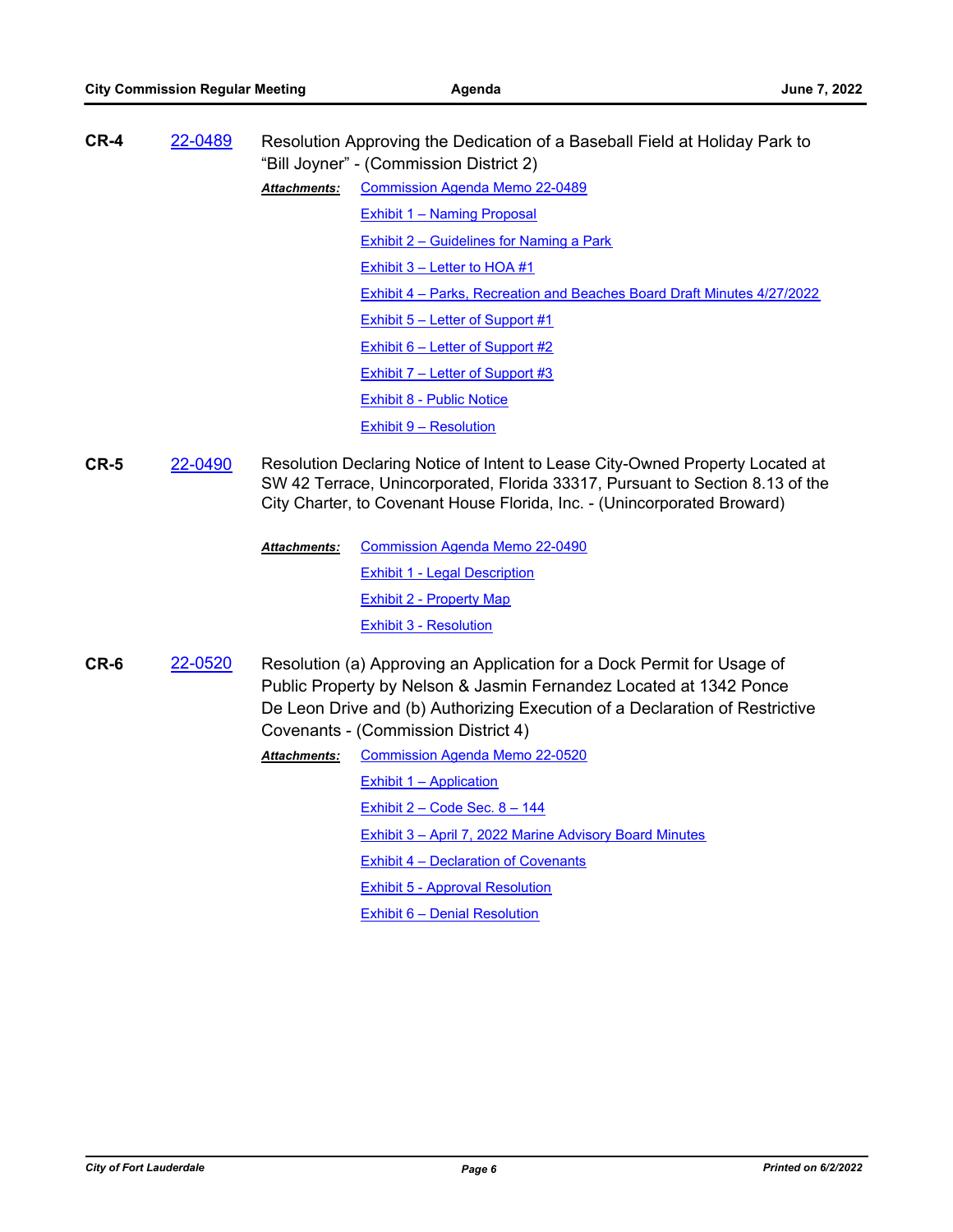**CR-7** [22-0441](http://fortlauderdale.legistar.com/gateway.aspx?m=l&id=/matter.aspx?key=16561) Resolution Approving an Order Form, General Terms and Conditions, and Addendum, for the Proprietary Purchase of Online Legal Research Services - West Publishing Corporation - (Commission Districts 1, 2, 3 and 4) [Commission Agenda Memo 22-0441](http://FortLauderdale.legistar.com/gateway.aspx?M=F&ID=fb1e1679-a392-4b7c-bb98-7e5cbb2e405b.docx) [Exhibit 1 - Westlaw Contract Rates](http://FortLauderdale.legistar.com/gateway.aspx?M=F&ID=31029f38-1a6e-4268-b54a-6937091cb48e.pdf) [Exhibit 2 - Thomson Reuters Order Form, General Terms and Conditions, and A](http://FortLauderdale.legistar.com/gateway.aspx?M=F&ID=2f3e65c4-8ea4-4535-8053-d0ae1d26dbe2.pdf) [Exhibit 3 - Resolution](http://FortLauderdale.legistar.com/gateway.aspx?M=F&ID=0829d7f8-82da-49df-a3cc-135fdc39edc4.pdf) **[Exhibit 4 - Westlaw Sole Source Letter](http://FortLauderdale.legistar.com/gateway.aspx?M=F&ID=55d22b3e-b15d-4aaf-84b8-e80ce8ab31bb.pdf)** *Attachments:*

### **CONSENT PURCHASE**

**CP-1** [22-0150](http://fortlauderdale.legistar.com/gateway.aspx?m=l&id=/matter.aspx?key=16271) Motion Approving Agreements for Purchase of Turf Grass Maintenance - Cemeteries with SFM Landscape Services, LLC and Weed-A-Way, Inc. - \$143,007.96 - (Commission Districts 1, 2, 3 and 4)

> [Commission Agenda Memo #22-0150](http://FortLauderdale.legistar.com/gateway.aspx?M=F&ID=844f964c-143a-44ea-a6cb-405f79a459f4.docx) *Attachments:* [Exhibit 1 - Solicitation](http://FortLauderdale.legistar.com/gateway.aspx?M=F&ID=6777b2aa-f2ec-47e3-9e40-956432b715be.pdf) [Exhibit 2 - Bid Tabulation](http://FortLauderdale.legistar.com/gateway.aspx?M=F&ID=8d71d23b-60ee-40c6-8334-ef730fd5d964.pdf) [Exhibit 3 - SFM Contractor Tabulation](http://FortLauderdale.legistar.com/gateway.aspx?M=F&ID=4cd1472d-750b-4adc-a03a-97a703e7be76.pdf) [Exhibit 4 - Weed-A-Way Contractor Tabulation](http://FortLauderdale.legistar.com/gateway.aspx?M=F&ID=2397e230-0c8d-40f9-88e5-3a9142411d9e.pdf) [Exhibit 5 – SFM Landscape Services, LLC Agreement](http://FortLauderdale.legistar.com/gateway.aspx?M=F&ID=0b1b4398-e9a9-4ae8-af73-7e5772f3cc1f.pdf) [Exhibit 6 – Weed-A-Way, Inc. Agreement](http://FortLauderdale.legistar.com/gateway.aspx?M=F&ID=6530521a-169f-4ed3-8deb-898c8220bf40.pdf)

**CP-2** [22-0217](http://fortlauderdale.legistar.com/gateway.aspx?m=l&id=/matter.aspx?key=16338) Motion Approving Funding for Projects Utilizing Consultants' Competitive Negotiation Act (CCNA) Professional Services Library - 3.0 Water and Wastewater Systems - Continuing Services Contracts - Chen Moore and Associates, Inc., Kimley-Horn & Associates, Inc., Tetra Tech, Inc., Calvin, Giordano & Associates, Inc., Craven, Thompson & Associates, Inc., EAC Consulting, Inc., CDM Smith, Inc., Jacobs Engineering Group, Inc., and Hazen and Sawyer, P.C. - \$3,000,000 - (Commission Districts 1, 2, 3 and 4)

*Attachments:* [Commission Agenda Memo #22-0217](http://FortLauderdale.legistar.com/gateway.aspx?M=F&ID=96d29351-e9eb-4bf1-be78-b66f50a6da82.docx)

- **CP-3** [22-0354](http://fortlauderdale.legistar.com/gateway.aspx?m=l&id=/matter.aspx?key=16474) Motion Authorizing Additional Funding in the Amount of \$11,300,000 for the Parks Bond and Parks Master Plan Design and Implementation Services Agreement - AECOM Technical Services, Inc. - \$11,300,000 - (Commission Districts 1, 2, 3 and 4) *Attachments:* [Commission Agenda Memo #22-0354](http://FortLauderdale.legistar.com/gateway.aspx?M=F&ID=2b7520ed-bd89-4cf1-bcab-c9cb0cf25979.docx)
- **CP-4** [22-0361](http://fortlauderdale.legistar.com/gateway.aspx?m=l&id=/matter.aspx?key=16481) Motion Approving Increase in Funds to the Annual Asphalt Mill and Resurfacing Contract - M & M Asphalt Maintenance Inc. - \$300,000 - (Commission Districts 2 and 4) *Attachments:* [Commission Agenda Memo #22-0361](http://FortLauderdale.legistar.com/gateway.aspx?M=F&ID=f26ec8d0-764c-4d20-99a1-b0229637314d.docx)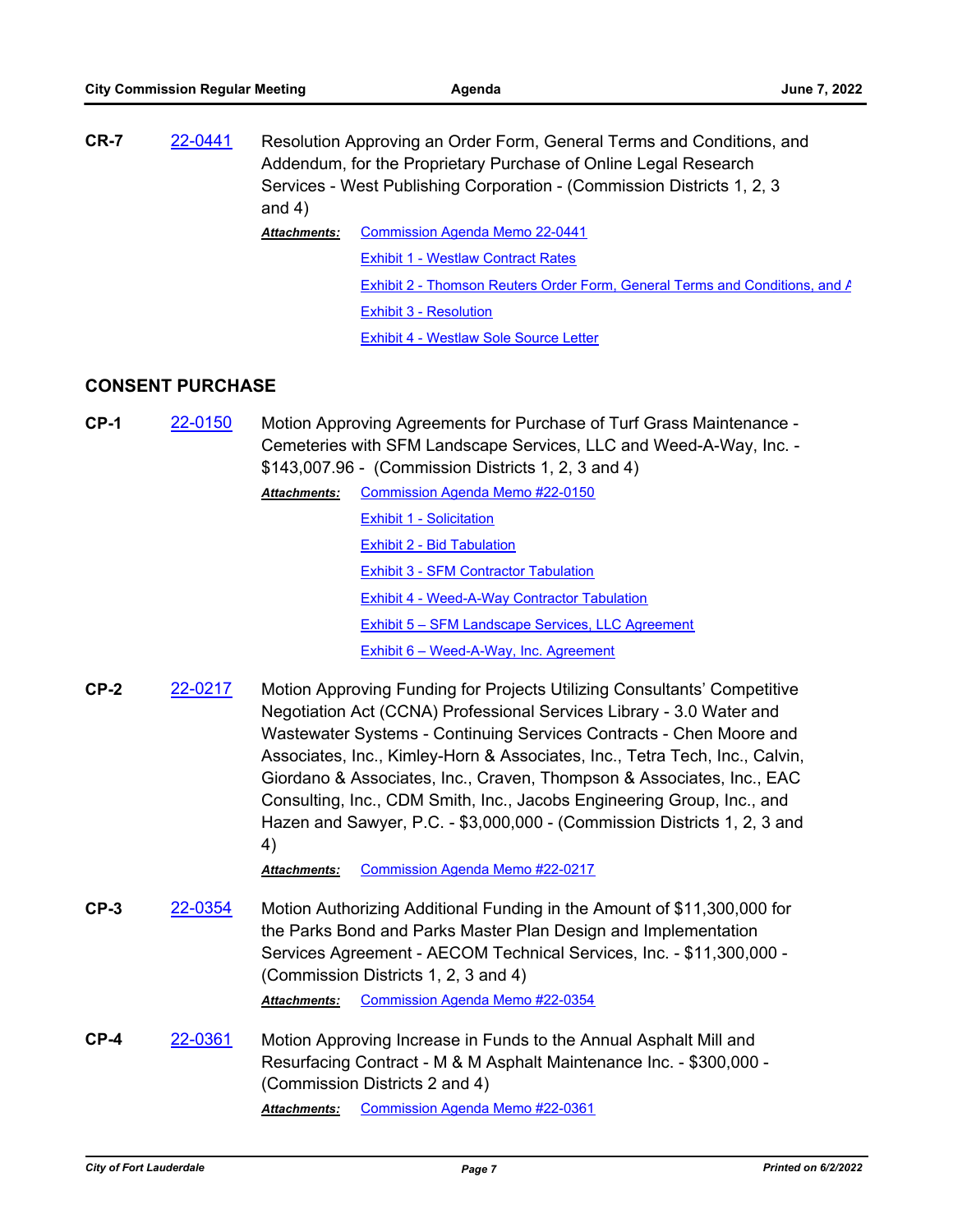| $CP-5$<br>22-0411 |         | Motion Approving Consent of Assignment of Contract from Lanzo<br>Trenchless Technologies, Inc.-South to Lanzo Construction Co., Florida -<br>(Commission Districts 1, 2, 3 and 4)                                                                                                                             |                                                                   |  |
|-------------------|---------|---------------------------------------------------------------------------------------------------------------------------------------------------------------------------------------------------------------------------------------------------------------------------------------------------------------|-------------------------------------------------------------------|--|
|                   |         | <b>Attachments:</b>                                                                                                                                                                                                                                                                                           | <b>Commission Agenda Memo 22-0411</b>                             |  |
|                   |         |                                                                                                                                                                                                                                                                                                               | <b>Exhibit 1 - Assignment of Contract</b>                         |  |
|                   |         |                                                                                                                                                                                                                                                                                                               | <b>Exhibit 2 - Lanzo's Resolution Approving Name Change</b>       |  |
|                   |         |                                                                                                                                                                                                                                                                                                               | <b>Exhibit 3 - Executed Agreement, Contract 466-11799</b>         |  |
|                   |         |                                                                                                                                                                                                                                                                                                               | Exhibit 4 - Renewals, Contract 466-11799                          |  |
| $CP-6$<br>22-0425 |         | Motion Terminating for Cause an Agreement with Screen Graphics of<br>Florida, Inc. and Approving a New Agreement for Vehicle & Equipment<br>Graphics, Installation, and Removal with Graphic Designs International,<br>LLC - \$300,000 (estimated two-year total) - (Commission Districts 1, 2, 3<br>and $4)$ |                                                                   |  |
|                   |         | <b>Attachments:</b>                                                                                                                                                                                                                                                                                           | <b>Commission Agenda Memo #22-0425</b>                            |  |
|                   |         |                                                                                                                                                                                                                                                                                                               | <b>Exhibit 1 - Solicitation</b>                                   |  |
|                   |         |                                                                                                                                                                                                                                                                                                               | <b>Exhibit 2 - Bid Tabulation</b>                                 |  |
|                   |         |                                                                                                                                                                                                                                                                                                               | Exhibit 3 - GDIL Agreement                                        |  |
| $CP-7$            | 22-0498 | Motion Approving a Service Agreement for Advanced Metering<br>Infrastructure Solution Consultant Services - Black & Veatch Corporation -<br>\$237,138 - (Commission Districts 1, 2, 3 and 4)                                                                                                                  |                                                                   |  |
|                   |         | <b>Attachments:</b>                                                                                                                                                                                                                                                                                           | <b>Commission Agenda Memo #22-0498</b>                            |  |
|                   |         |                                                                                                                                                                                                                                                                                                               | Exhibit 1 - RFQ 12648-1026 - AMI Consultant Services Solicitation |  |
|                   |         |                                                                                                                                                                                                                                                                                                               | Exhibit 2 - Evaluation Committee Short List Summary Scores        |  |
|                   |         |                                                                                                                                                                                                                                                                                                               | <b>Exhibit 3 - Evaluation Committee Final Summary Scores</b>      |  |
|                   |         |                                                                                                                                                                                                                                                                                                               | Exhibit 4 – Black & Veatch Corporation U.S., Inc. Proposal        |  |
|                   |         |                                                                                                                                                                                                                                                                                                               | <b>Exhibit 5 - Black Veatch Corporation Service Agreement</b>     |  |
|                   |         |                                                                                                                                                                                                                                                                                                               | Exhibit 6 - AMI Final Pricing                                     |  |

## **MOTIONS**

*Those matters included under the Motions category differ from the Consent Agenda in that items will be voted on individually. In addition, presentations will be made on each motion item if so desired.*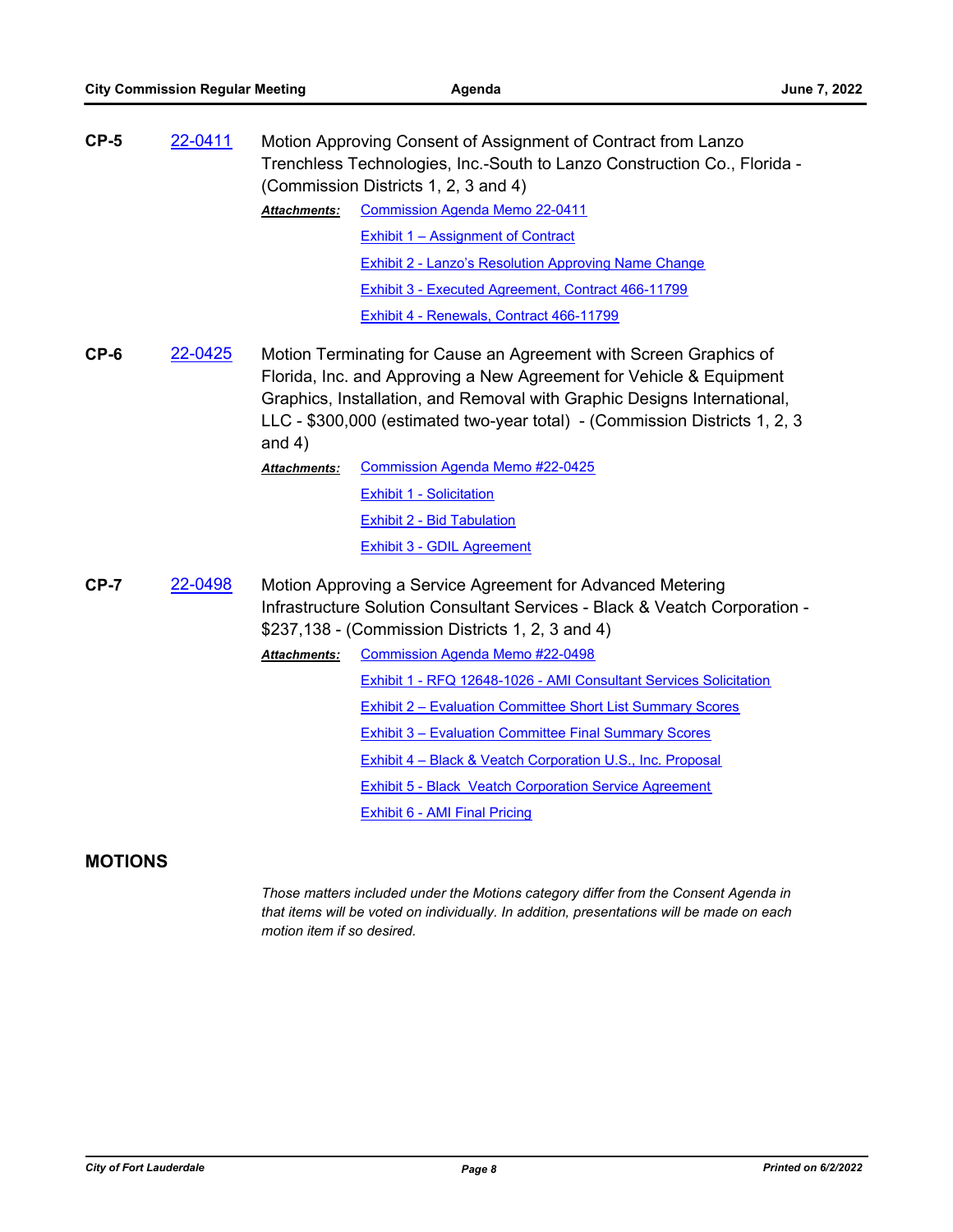| M-1 | 22-0528 | Motion Denying an Application for an Outdoor Event with Related Road |                                               |
|-----|---------|----------------------------------------------------------------------|-----------------------------------------------|
|     |         | Closures and an Agreement with Exotics on Las Olas 5 - (Commission   |                                               |
|     |         | District 4)                                                          |                                               |
|     |         | <b>Attachments:</b>                                                  | <b>Commission Agenda Memo 22-0528</b>         |
|     |         |                                                                      | Exhibit 1 – Exotics on Las Olas 5 Application |

[Exhibit 1a – Exotics on Las Olas 5 Site Plan](http://FortLauderdale.legistar.com/gateway.aspx?M=F&ID=a2731038-4013-4d0c-af0a-ddab56b1eeda.pdf) [Exhibit 1b - Las Olas Event Road Closings \(Memorandum No. 01544\)](http://FortLauderdale.legistar.com/gateway.aspx?M=F&ID=5e66650e-d86e-4fed-99ed-f675130a60f3.pdf) [Exhibit 1c – Exotics on Las Olas 5 Agreement](http://FortLauderdale.legistar.com/gateway.aspx?M=F&ID=dc713893-cba1-4aa1-9011-565cd521f2a6.pdf) [Exhibit 2 - November 2022 Special Event Calendar](http://FortLauderdale.legistar.com/gateway.aspx?M=F&ID=d3379aab-b8fe-494e-a65c-26f60955af90.pdf) [Exhibit 3 - Photos of Past Exotics on Las Olas Events](http://FortLauderdale.legistar.com/gateway.aspx?M=F&ID=008fa84c-0af2-403e-b97c-ef1be659d15b.pdf)

**M-2** [22-0556](http://fortlauderdale.legistar.com/gateway.aspx?m=l&id=/matter.aspx?key=16676) Motion Approving Interim Agreement with The Boring Company for the Subsurface Tunnel System from Downtown Fort Lauderdale to Fort Lauderdale Beach, Pursuant to Florida Statutes Sec. 255.065(6) - (Commission Districts 1, 2, 3 and 4)

> [Commission Agenda Memo 22-0556](http://FortLauderdale.legistar.com/gateway.aspx?M=F&ID=bbb78434-8783-40c0-bc4f-a8dc97b55a9c.docx) [Exhibit 1 - Interim Agreement](http://FortLauderdale.legistar.com/gateway.aspx?M=F&ID=61e6cdbe-2733-4491-92e3-229768c9f6da.pdf) *Attachments:*

### **RESOLUTIONS**

| $R-1$ | 22-0525 | Appointment of Board and Committee Members - (Commission Districts 1, 2, 3)<br>and $4)$                                                                                                                                                                                                                                                                                                                                              |                                                                                                                                                                                                                                                                                                                           |
|-------|---------|--------------------------------------------------------------------------------------------------------------------------------------------------------------------------------------------------------------------------------------------------------------------------------------------------------------------------------------------------------------------------------------------------------------------------------------|---------------------------------------------------------------------------------------------------------------------------------------------------------------------------------------------------------------------------------------------------------------------------------------------------------------------------|
|       |         | <b>Attachments:</b>                                                                                                                                                                                                                                                                                                                                                                                                                  | Resolution for Appointment 6.7.2022                                                                                                                                                                                                                                                                                       |
| $R-2$ | 22-0389 | <b>Attachments:</b>                                                                                                                                                                                                                                                                                                                                                                                                                  | Resolution Authorizing the Execution of the First Amendment to the<br>Affordable Housing Development Agreement Between West Village, LLC.<br>and the City of Fort Lauderdale Replacing the Affordable Housing Plan -<br>West Village, LLC - UDP-A22002 - (Commission District 3)<br><b>Commission Agenda Memo 22-0389</b> |
|       |         |                                                                                                                                                                                                                                                                                                                                                                                                                                      | Exhibit 1 - Resolution 19-216                                                                                                                                                                                                                                                                                             |
|       |         |                                                                                                                                                                                                                                                                                                                                                                                                                                      | Exhibit 2 - Resolution 20-56                                                                                                                                                                                                                                                                                              |
|       |         |                                                                                                                                                                                                                                                                                                                                                                                                                                      | <b>Exhibit 3 - First Amendment to Affordable Housing Agreement</b>                                                                                                                                                                                                                                                        |
|       |         |                                                                                                                                                                                                                                                                                                                                                                                                                                      | <b>Exhibit 4 - Resolution</b>                                                                                                                                                                                                                                                                                             |
| $R-3$ | 22-0507 | Resolution Approving an Affordable Housing Development Agreement<br>Between Wright Dynasty, LLC and the City of Fort Lauderdale for Three<br>Residential Affordable Housing Units, to Be Set Aside in Perpetuity -<br>Wright Dynasty, LLC - UDP-S21022 - (Commission District 3)<br><b>Commission Agenda Memo 22-0507</b><br><b>Attachments:</b><br><b>Exhibit 1 - Affordable Housing Agreement</b><br><b>Exhibit 2 - Resolution</b> |                                                                                                                                                                                                                                                                                                                           |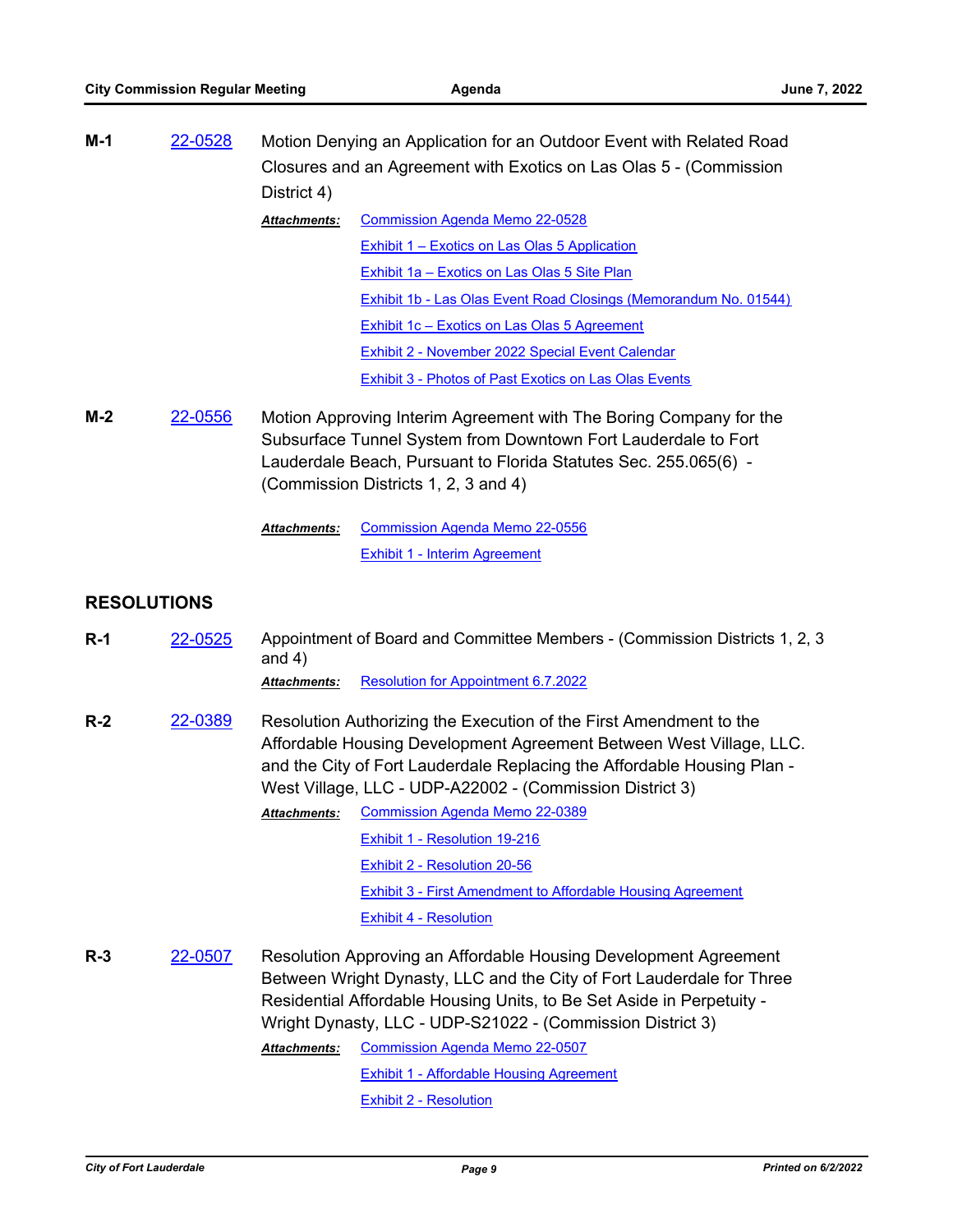**R-4** [22-0463](http://fortlauderdale.legistar.com/gateway.aspx?m=l&id=/matter.aspx?key=16583) Quasi-Judicial - Resolution Approving Site Plan Level IV Development Permit for a 54 Multifamily Residential Units and 100-Room Hotel Development with Setback Modifications Development known as "Ocean Park" - Sunrise FTL Ventures, LLLP - (Commission District 2)

> Anyone wishing to speak must be sworn in. Commission will announce any site visits, communications or expert opinions received and make them part of the record.

[Commission Agenda Memo 22-0463](http://FortLauderdale.legistar.com/gateway.aspx?M=F&ID=1aa1e7ca-bfb6-44d9-8343-6e2b7ac4d699.docx) [Exhibit 1 - August 10, 2021, DRC Comment Report](http://FortLauderdale.legistar.com/gateway.aspx?M=F&ID=56274241-9a92-474c-a4cf-3dc50902e0b7.pdf) [Exhibit 2 - April 20, 2022, PZB Staff Report](http://FortLauderdale.legistar.com/gateway.aspx?M=F&ID=46b2d877-3c5e-46d4-996c-4382975b8de9.pdf) [Exhibit 3 - April 20, 2022, PZB Meeting Minutes](http://FortLauderdale.legistar.com/gateway.aspx?M=F&ID=e1c7a3dd-7b35-410d-9465-82c56c56f5d2.pdf) [Exhibit 4 - May 18, 2022, Executive Summary](http://FortLauderdale.legistar.com/gateway.aspx?M=F&ID=24726365-1021-45d6-bf36-9cd16fc99c6f.pdf) [Exhibit 5 - Resolution Approving](http://FortLauderdale.legistar.com/gateway.aspx?M=F&ID=2476f175-3e98-4e13-8a8e-c6044b80cb25.pdf) [Exhibit 6 - Resolution Denying](http://FortLauderdale.legistar.com/gateway.aspx?M=F&ID=3eb15009-9d28-4110-9ef7-84b4f60c0e00.pdf) *Attachments:*

**R-5** [22-0464](http://fortlauderdale.legistar.com/gateway.aspx?m=l&id=/matter.aspx?key=16584) Quasi-Judicial Resolution Vacating a Three-Foot Utility Easement Located on NE 9th Court - Sunrise FTL Ventures, LLLP, - Case No. UDP-EV21005- (Commission District 2)

> Anyone wishing to speak must be sworn in. Commission will announce any site visits, communications or expert opinions received and make them part of the record.

[Commission Agenda Memo 22-0464](http://FortLauderdale.legistar.com/gateway.aspx?M=F&ID=ee3b850d-8354-4d7a-b7df-24b7ec2086c2.docx) [Exhibit 1 - Location Map](http://FortLauderdale.legistar.com/gateway.aspx?M=F&ID=d08e620c-1053-4c6b-ba41-addaf07b49ea.pdf) [Exhibit 2 - Applicant's Application, Narratives, and Utility Letters](http://FortLauderdale.legistar.com/gateway.aspx?M=F&ID=e66f4457-8015-4e0e-8980-cd6a1fe758dd.pdf) [Exhibit 3 - DRC Comment Report](http://FortLauderdale.legistar.com/gateway.aspx?M=F&ID=6343b8fc-556f-4665-8859-aaffa547aae4.pdf) [Exhibit 4 - Sketch and Legal Description](http://FortLauderdale.legistar.com/gateway.aspx?M=F&ID=671c788d-cc9e-4e1c-b83c-da4adfd4d82e.pdf) [Exhibit 5 - Resolution](http://FortLauderdale.legistar.com/gateway.aspx?M=F&ID=69a3b210-0291-473e-8024-3c10a1ff0f06.pdf) *Attachments:*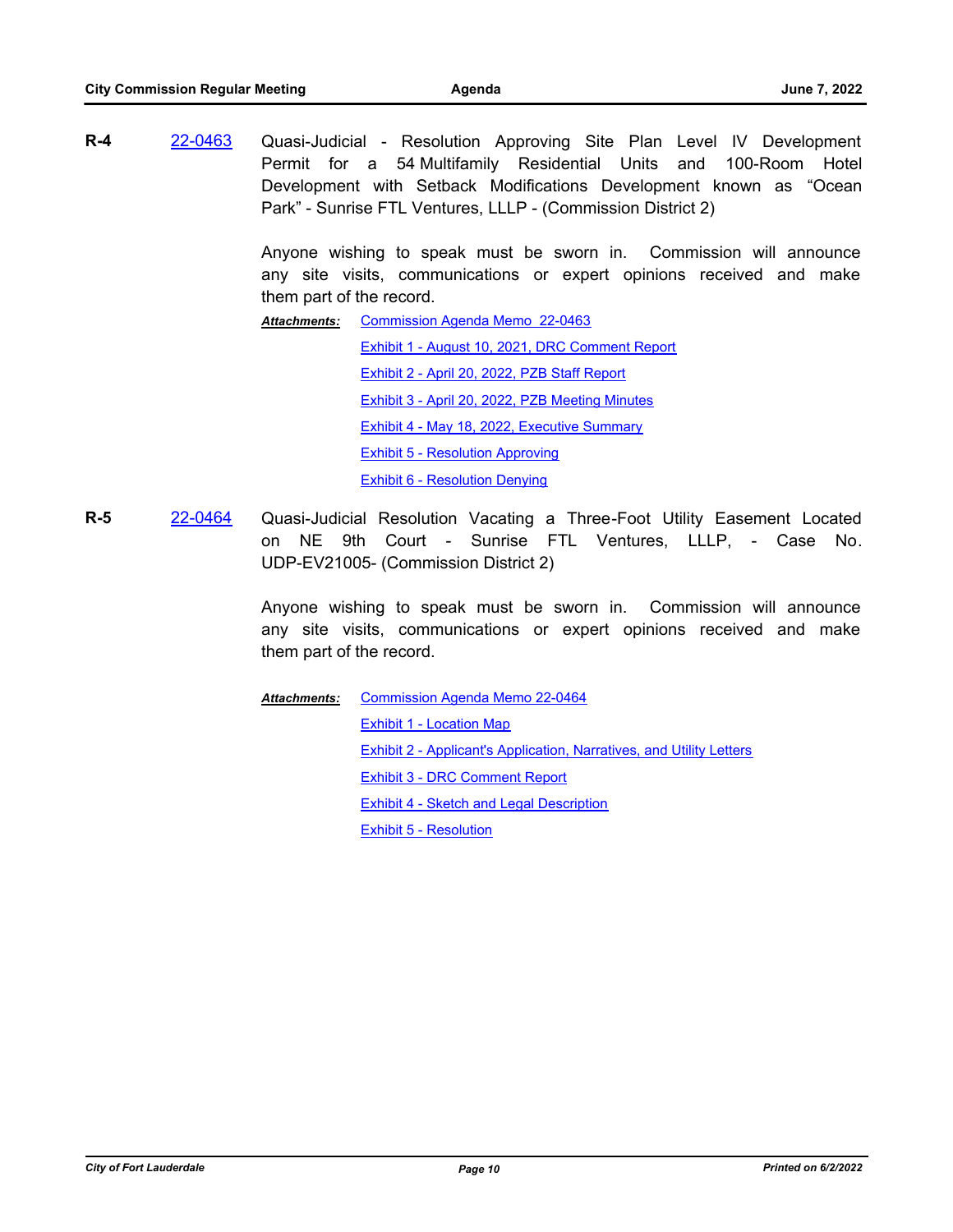**R-6** [22-0529](http://fortlauderdale.legistar.com/gateway.aspx?m=l&id=/matter.aspx?key=16649) Quasi-Judicial - Resolution Approving Plat Known as "Landaukaras Plat" - Located at 1555 N. Federal Highway - El Car Wash FL Federal, LLC. - Case No. UDP-P21005 - (Commission District 1)

> Anyone wishing to speak must be sworn in. Commission will announce any site visits, communications or expert opinions received and make them part of the record.

- [Commission Agenda Memo 22-0529](http://FortLauderdale.legistar.com/gateway.aspx?M=F&ID=1a547b2b-2b0a-4169-851f-470d584cc12d.docx) [Exhibit 1 - Plat](http://FortLauderdale.legistar.com/gateway.aspx?M=F&ID=b77ae5b4-ce36-405e-9dbd-89178d8666bf.pdf) [Exhibit 2 - Location Map](http://FortLauderdale.legistar.com/gateway.aspx?M=F&ID=8745523f-8dfb-453b-a067-0f0ce8d7f1bc.pdf) [Exhibit 3 – Applicant's Narrative Responses to Criteria](http://FortLauderdale.legistar.com/gateway.aspx?M=F&ID=8fd51eaa-245d-45da-b6b5-de84cf45dd6f.pdf) [Exhibit 4 – September 14, 2021, DRC Comments](http://FortLauderdale.legistar.com/gateway.aspx?M=F&ID=a083982e-db3a-464e-91df-d328720ce07f.pdf) [Exhibit 5 – March 16, 2022, PZB Meeting Minutes](http://FortLauderdale.legistar.com/gateway.aspx?M=F&ID=392bef52-04d9-4879-96c3-87ff83e656fa.pdf) [Exhibit 6 – March 16, 2022, PZB Staff Report](http://FortLauderdale.legistar.com/gateway.aspx?M=F&ID=3e11e4a1-39f0-4005-be17-57efe1daac8c.pdf) [Exhibit 7 - Resolution Approving](http://FortLauderdale.legistar.com/gateway.aspx?M=F&ID=ae7929a5-7966-452f-aadb-542c58ac16d3.pdf) [Exhibit 8 - Resolution Denying](http://FortLauderdale.legistar.com/gateway.aspx?M=F&ID=8ea9c109-4fba-4086-b315-4bdfb6bba63d.pdf) *Attachments:*
- **R-7** [22-0557](http://fortlauderdale.legistar.com/gateway.aspx?m=l&id=/matter.aspx?key=16677) Resolution Providing Notice of Decision to Proceed with the Unsolicited Proposal Submitted by Fort Lauderdale Studio Initiative LLC to Develop, Construct, Operate, and Maintain a Full-Service Movie Studio Complex at 1400 NW 31st Avenue, and Authorizing Negotiations for a Proposed Interim and/or Comprehensive Agreement in Accordance with Section 255.065, Florida Statutes - (Commission District 3)

#### [Commission Agenda Memo 22-0557](http://FortLauderdale.legistar.com/gateway.aspx?M=F&ID=cf8cdb71-cee2-4775-b7f6-54ed873ff92b.docx) *Attachments:*

#### [Exhibit 1 - Resolution](http://FortLauderdale.legistar.com/gateway.aspx?M=F&ID=1df05254-3ede-43c0-8918-109035e8c594.pdf)

**R-8** [22-0560](http://fortlauderdale.legistar.com/gateway.aspx?m=l&id=/matter.aspx?key=16680) Resolution Providing Notice of Decision to Proceed with the Unsolicited Proposal Submitted by My Park Initiative, LLC, to Develop, Operate, and Maintain a Pickleball Facility on the Southwest Portion of Snyder Park located at 3299 SW 4th Avenue, Fort Lauderdale, Florida, 33315, and Authorizing Negotiations for a Proposed Interim and/or Comprehensive Agreement in Accordance with Section 255.065, Florida Statute - (Commission District 4) [Commission Agenda Memo 22-0560](http://FortLauderdale.legistar.com/gateway.aspx?M=F&ID=c9434558-4a0d-43e9-a97c-0eb2af95e288.docx) *Attachments:*

[Exhibit 1 - Resolution](http://FortLauderdale.legistar.com/gateway.aspx?M=F&ID=38689a81-ad59-45e4-8852-b9058897134b.pdf)

#### **PUBLIC HEARINGS**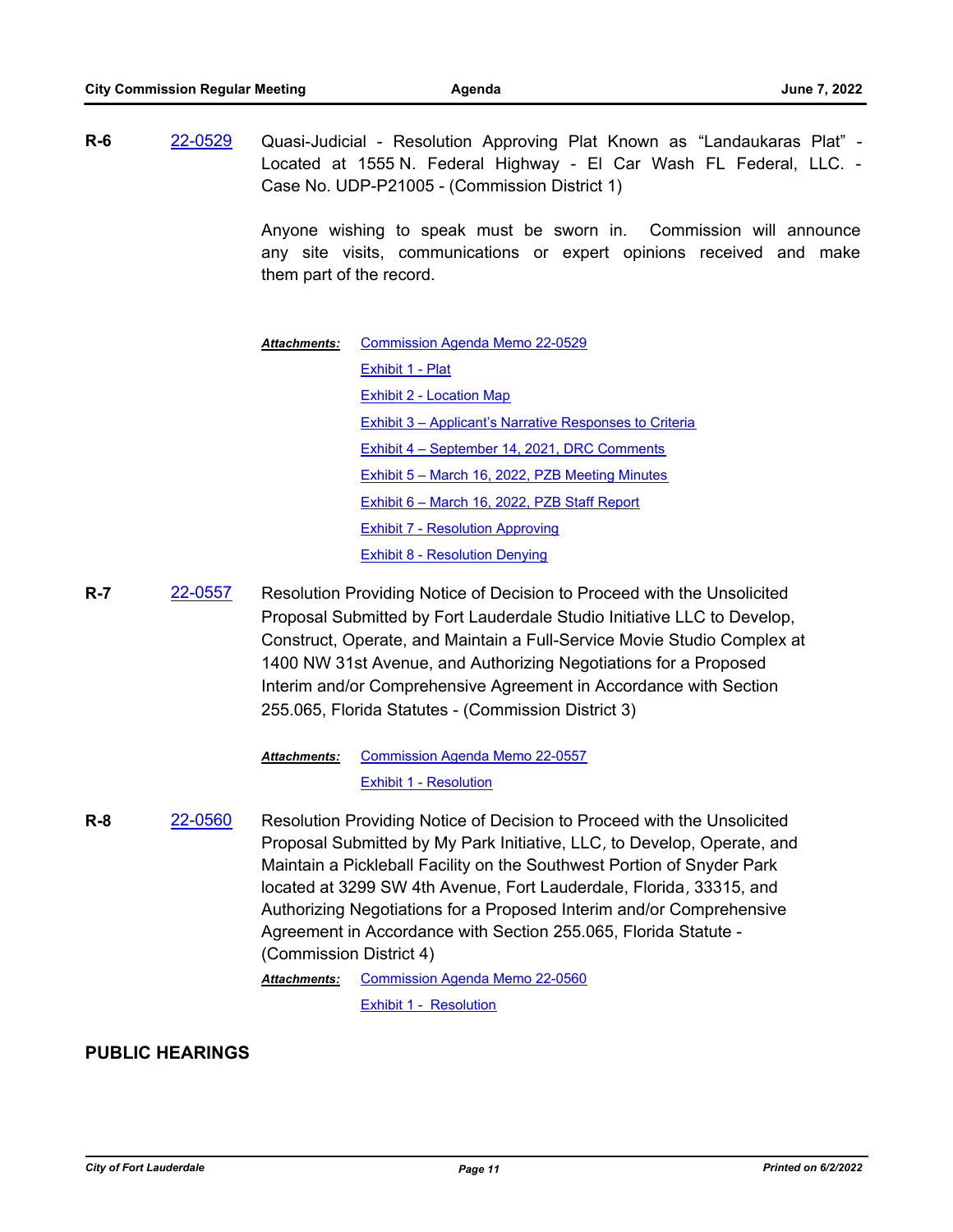**PH-1** [22-0516](http://fortlauderdale.legistar.com/gateway.aspx?m=l&id=/matter.aspx?key=16636) Public Hearing to Consider a Resolution Approving a Development Agreement Between the City of Fort Lauderdale and 551 Bayshore Concepts, LLC for the Development known as "Olakino House" - Case No, UDP-S20009, Pursuant to Chapter 163.3220-163.3243, Florida Statutes - (Commission District 2) [Commission Agenda Memo 22-0516](http://FortLauderdale.legistar.com/gateway.aspx?M=F&ID=81c9a7db-6224-483c-b09d-94f5139df69b.docx) [Exhibit 1 - Location Map](http://FortLauderdale.legistar.com/gateway.aspx?M=F&ID=6141180c-7a0e-4c01-94ee-33fec3041754.pdf) *Attachments:*

[Exhibit 2 - Mail Notice of Intent](http://FortLauderdale.legistar.com/gateway.aspx?M=F&ID=50563d39-8401-403e-a115-f8a76574bcf7.pdf)

[Exhibit 3 - Development Agreement](http://FortLauderdale.legistar.com/gateway.aspx?M=F&ID=a2e54e76-d056-4a20-85a7-bbed86e1c986.pdf)

[Exhibit 4 - Resolution](http://FortLauderdale.legistar.com/gateway.aspx?M=F&ID=dea72558-a722-4ce2-afff-15705d3b9c10.pdf)

#### **ORDINANCE FIRST READING**

**OFR-1** [22-0264](http://fortlauderdale.legistar.com/gateway.aspx?m=l&id=/matter.aspx?key=16384) First Reading - Ordinance Amending the City of Fort Lauderdale Unified Land Development Regulations (ULDR) to Revise Section 47-13.30, Table of Dimensional Requirements for the SRAC Districts, Section 47-13.31, NWRAC-MU Table of Dimensional Requirements, Section 47-13.51, SRAC-SA Special Regulations, Section 47-13.52, NWRAC-MU Special Regulations, Section 47-20.3, Reductions and Exceptions, Section 47-24.1, Generally - Table 1. Development Permits and Procedures, Section 47-37B.3, Applicability and General Regulations and Create New Section 47-23.16, Affordable Housing Regulations. Case No. UDP-T21010 - (Commission Districts 1, 2, 3 and 4) [Commission Agenda Memo #22-0264](http://FortLauderdale.legistar.com/gateway.aspx?M=F&ID=cc5813a1-2e0c-49d4-a293-77a22b93e772.docx) *Attachments:*

[Exhibit 1 - Proposed ULDR Amendments](http://FortLauderdale.legistar.com/gateway.aspx?M=F&ID=9c6727a6-d823-48b6-a176-7b50048de593.pdf) [Exhibit 2 - Policy Boundary Maps](http://FortLauderdale.legistar.com/gateway.aspx?M=F&ID=d842a597-ef23-4112-9195-1008bc50fc58.pdf) [Exhibit 3 - November 17, 2021, Planning and Zoning Board Meeting Minutes](http://FortLauderdale.legistar.com/gateway.aspx?M=F&ID=c7f3e37c-8182-41d6-b350-9fb1ff51a231.pdf) [Exhibit 4 - February 16, 2022, Planning and Zoning Board Meeting Minutes](http://FortLauderdale.legistar.com/gateway.aspx?M=F&ID=fd54dd54-dac4-4fea-af37-c25741cba364.pdf) [Exhibit 5 - March 16, 2022, Planning and Zoning Board Meeting Minutes](http://FortLauderdale.legistar.com/gateway.aspx?M=F&ID=cfc39401-c58a-480d-a95a-04503e1057c1.pdf) [Exhibit 6 - Presentation](http://FortLauderdale.legistar.com/gateway.aspx?M=F&ID=c8835a89-2a28-4776-9479-6050b5589041.pdf) [Exhibit 7 - Ordinance](http://FortLauderdale.legistar.com/gateway.aspx?M=F&ID=526e955a-1c99-40c6-a5c3-2e55d211d0df.pdf)

**OFR-2** [22-0465](http://fortlauderdale.legistar.com/gateway.aspx?m=l&id=/matter.aspx?key=16585) First Reading - Ordinance Amending the City of Fort Lauderdale Unified Land Development Regulations (ULDR) Section 47-14.10., List of Permitted, Conditional, and Accessory Uses, General Aviation Airport (GAA) District and Section 47-14.11., List of permitted, Conditional Uses, and Accessory Uses in the Airport Industrial Park (AIP) - (Commission District 1)

[Commission Agenda Memo 22-0465](http://FortLauderdale.legistar.com/gateway.aspx?M=F&ID=345d20e1-6e5e-4a2d-be29-a974cbf414d4.docx) [Exhibit 1 - April 20, 2022, PZB Staff Report](http://FortLauderdale.legistar.com/gateway.aspx?M=F&ID=52f0def3-9ac0-452d-85f3-33d18ffa7bb7.pdf) [Exhibit 2 - April 20, 2022, PZB Meeting Minutes](http://FortLauderdale.legistar.com/gateway.aspx?M=F&ID=516cb2a9-3421-4da4-ad7f-523137f1905d.pdf) [Exhibit 3 - Ordinance](http://FortLauderdale.legistar.com/gateway.aspx?M=F&ID=1b3fb946-d68a-4cad-a322-8491f59d6e79.pdf) *Attachments:*